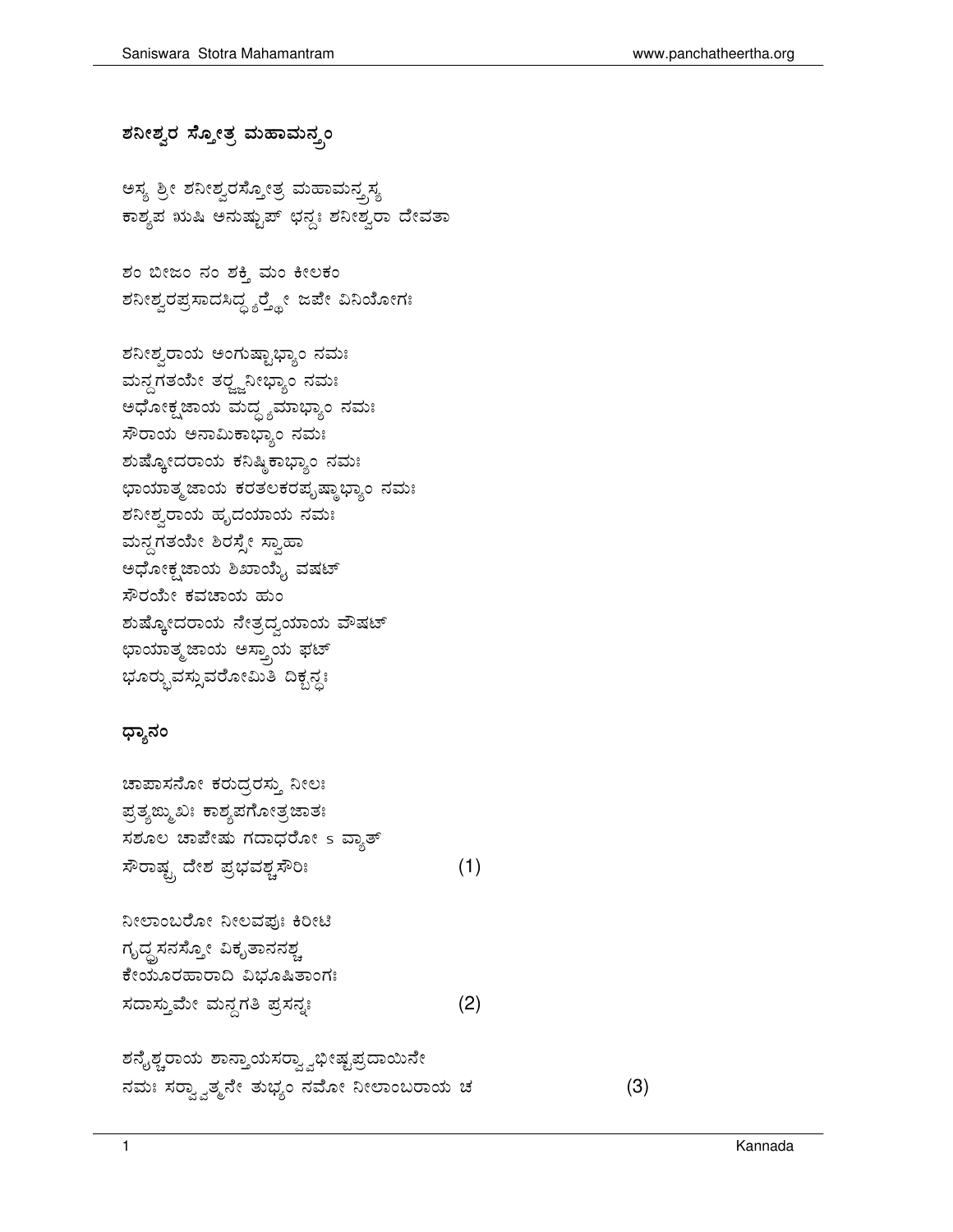| ದ್ವಾದಶಾಷ್ಟಮ ಜನ್ಮಾದಿ ದ್ವಿತೀಯಾನ್ತೇಷುರಾಶಿಷು          |     |      |     |
|---------------------------------------------------|-----|------|-----|
| ಯೇ ಯೇ ಮೇ ಸಂಗತಾ ದೋಷಾಃ ಸರ್ರ್ವ್ವೇ ನಶ್ಯನ್ತು ವೈ ಪ್ರಭೋಃ |     |      | (4) |
| ದಶರಥ ಉವಾಚ:–                                       |     |      |     |
| ಏವಂ ವರಂ ತು ಸಂಪ್ರಾಪ್ತ                              |     |      |     |
| ವೃಷ್ಟ ರೋಮಾ ಸ ಪಾರ್೦ಿ ವಃ                            |     |      | (5) |
| ರಥೋಪಸ್ಥೇ ತನೂಃ ಸ್ಥಾಪ್ಯ                             |     |      |     |
| ಭೂತ್ವಾ ಚೈವ ಕೃತಾಞ್ಜಲಿಃ                             |     |      |     |
| ಧ್ಯಾತ್ವಾ ಸರಸ್ವತಿಂ ದೇವೀಂ                           |     |      |     |
| ಗಣನಾಥಂ ವಿನಾಯಕಂ                                    | (6) |      |     |
| ರಾಜಾ ದಶರಥಃ ಸ್ಕೋತ್ರಂ                               |     |      |     |
| ಸೌರೇರಿದಮದಾ ಕರೋತ್                                  |     |      |     |
| ನಮಃ ಕೃಷ್ಣಾಯ ನೀಲಾಯ                                 |     |      |     |
| ಶಿತಿ ಕಣ್ಠನಿಭಾಯ ಚ                                  | (7) |      |     |
| ನಮೋ ನೀಲಮುಖಾಬ್ಲಾಯ                                  |     |      |     |
| ನೀಲೋಲ್ಪಲನಿಭಾಯ ಚ                                   |     |      |     |
| ನಮೋ ನೀರ್ರ್ಮಾಸ ದೇಹಾಯ                               |     |      |     |
| ದೀರ್ರೃಶ್ಮಶ್ರು ಜಟಾಯ ಚ                              | (8) |      |     |
| ನಮೋ ವಿಶಾಲನೇತ್ತಾಯ                                  |     |      |     |
| ಶುಷ್ಕೋದರ ಭಯಾನಕ                                    |     |      |     |
| ನಮಃ ಪೌರುಷಗಾತ್ತಾಯ                                  |     |      |     |
| ಸ್ಥೂಲರೋವ್ಜೇ ನಮೋ ನಮಃ                               |     | (9)  |     |
| ನಮೋ ನಿತ್ಯಂ ಕ್ಷುಧಾರ್ರ್ತ್ತಾಯ                        |     |      |     |
| ಅತೃಪ್ತಾಯನಮೋ ನಮಃ                                   |     |      |     |
| ನಮೋ ದೀರ್ಘಾಯ ಶುಷ್ಕಾಯ                               |     |      |     |
| ಕಾಲದಂಷ್ಟ್ರಾಯ ತೇ ನಮಃ                               |     | (10) |     |
| ನಮಸ್ಠೇ ಘೋರರೂಪಾಯ                                   |     |      |     |
| ದುರ್ರಿಂಕ್ಷ್ಣಾಯ ತೇ ನಮಃ                             |     |      |     |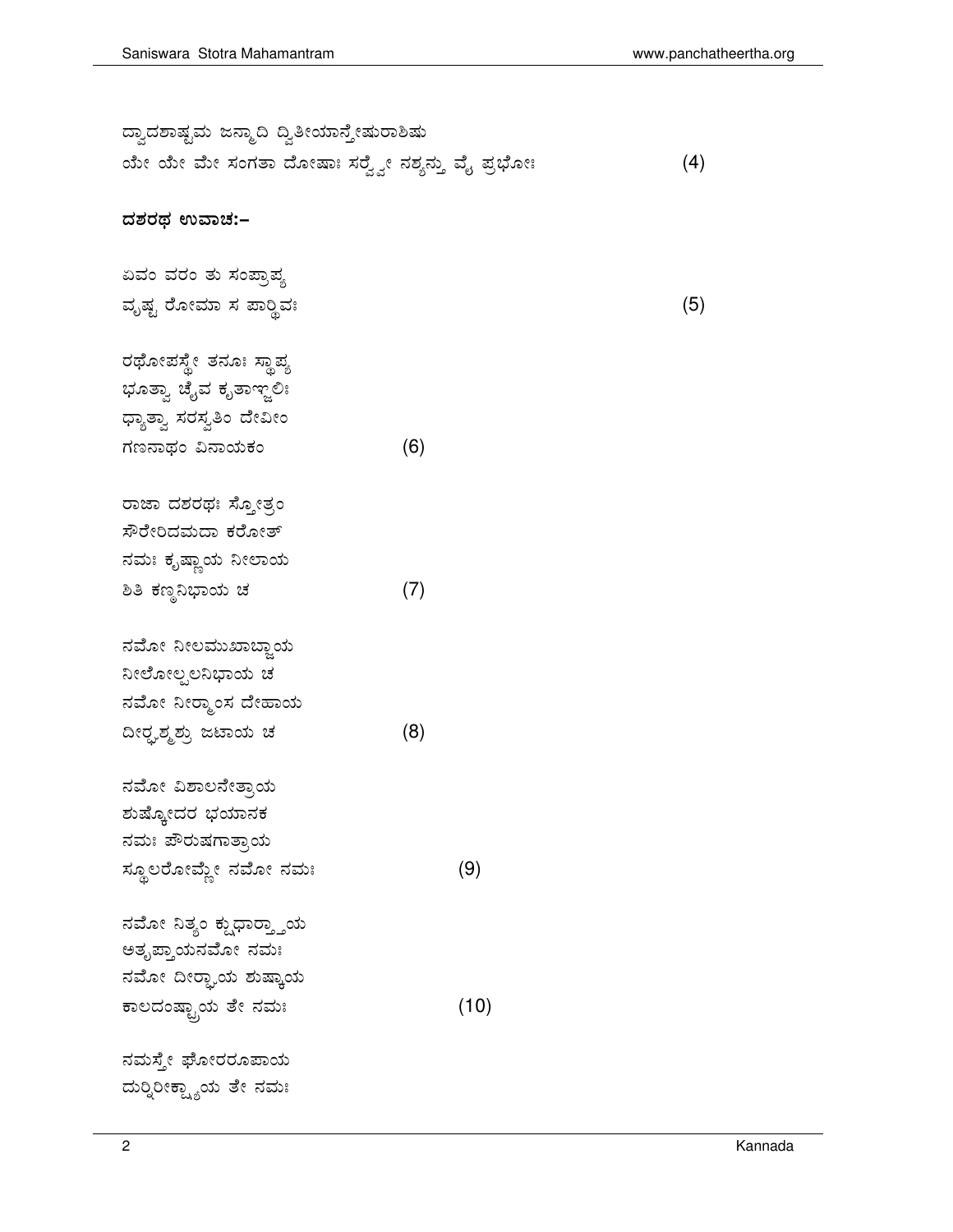| ನಮೋ ಘೋರಾಯ ರೌದ್ರಾಯ        |      |      |
|--------------------------|------|------|
| ಭೀಷಣಾಯ ಕರಾಳಿನೇ           | (11) |      |
| ನಮಸ್ತೇ ಸ್ರವಭಕ್ಷಾಯ        |      |      |
| ವಲೀಮುಖ ನಮೋಸ್ತುತೇ         |      |      |
| ಸೂರ್ಯಪುತ್ರ ನಮಸ್ತೇಸ್ತು    |      |      |
| ಭಾಸ್ಕರೋ s ಭಯದಾಯಿನೇ       |      | (12) |
| ಅಧೋ ದೃಷ್ಟೇ ನಮಸ್ತೇಸ್ತು    |      |      |
| ಸಂವರೄಕ ನಮೋ ನಮಃ           |      |      |
| ನಮೋ ಮನ್ದಗತೇ ತುಭ್ಯಂ       |      |      |
| ನಿಸ್ತ್ರಿಂಶಾಯ ನಮೋ ನಮಃ     |      | (13) |
| ನಮೋ ದುಸ್ಸಹದೇಹಾಯ          |      |      |
| ನಿತ್ಯ ಯೋಗ ರತಾಯ ಚ         |      |      |
| ಜ್ಞಾನ ದೃಷ್ಟೇ ನಮಸ್ತೇಸ್ತು  |      |      |
| ಕಶ್ಯಪಾತ್ಮಜ ಸೂನವೇ         | (14) |      |
| ತುಷ್ಟೋ ದದಾಸಿ ತ್ವಂ ರಾಜ್ಯಂ |      |      |
| ಕೃದ್ದೋಹರಸಿ ತತ್ಕ್ಷಣಾತ್    |      |      |
| ದೇವಾಸುರ ಮನುಷ್ಯಾಶ್ಚ       |      |      |
| ಸಿದ್ದಿವಿದ್ಯಾಧರೋರಗಃ       | (15) |      |
| ತ್ವಯಾವಲೋಕಿತಾಃ ಸರ್ರ್ಸ್ನೇ  |      |      |
| ದೈನ್ಯಮಾಶು ವ್ರಜನ್ತಿತೇ     |      |      |
| ಬ್ರಹ್ಮಾಶಕ್ರೋಯಮಶ್ಚೈವ      |      |      |
| ಋಷಭಃ ಸಪೃಸಾಗರಾಃ           | (16) |      |
| ರಾಜ್ಯಭ್ರಷ್ಟಾ ಭವನ್ತೀಹ     |      |      |
| ತವ ದೃಷ್ಟ್ಯಾವಲೋಕಿತಾಃ      |      |      |
| ದೇಶಾಶ್ಚ ನಗರಗ್ರಾಮಾಃ       |      |      |
| ದೀಪಾಶ್ಚ ಗಿರಯಸ್ತಥಾ        |      | (17) |
| ಸರಿತಃ ಸಾಗರಃ ಸರ್ರ್ಸ್ನೇ    |      |      |
| ನಾಶಂ ಯಾನ್ತಿ ಸಮೂಲತಃ       |      |      |

ಪ್ರಸಾದಂ ಕುರು ಮೇ ಸೌರೇ